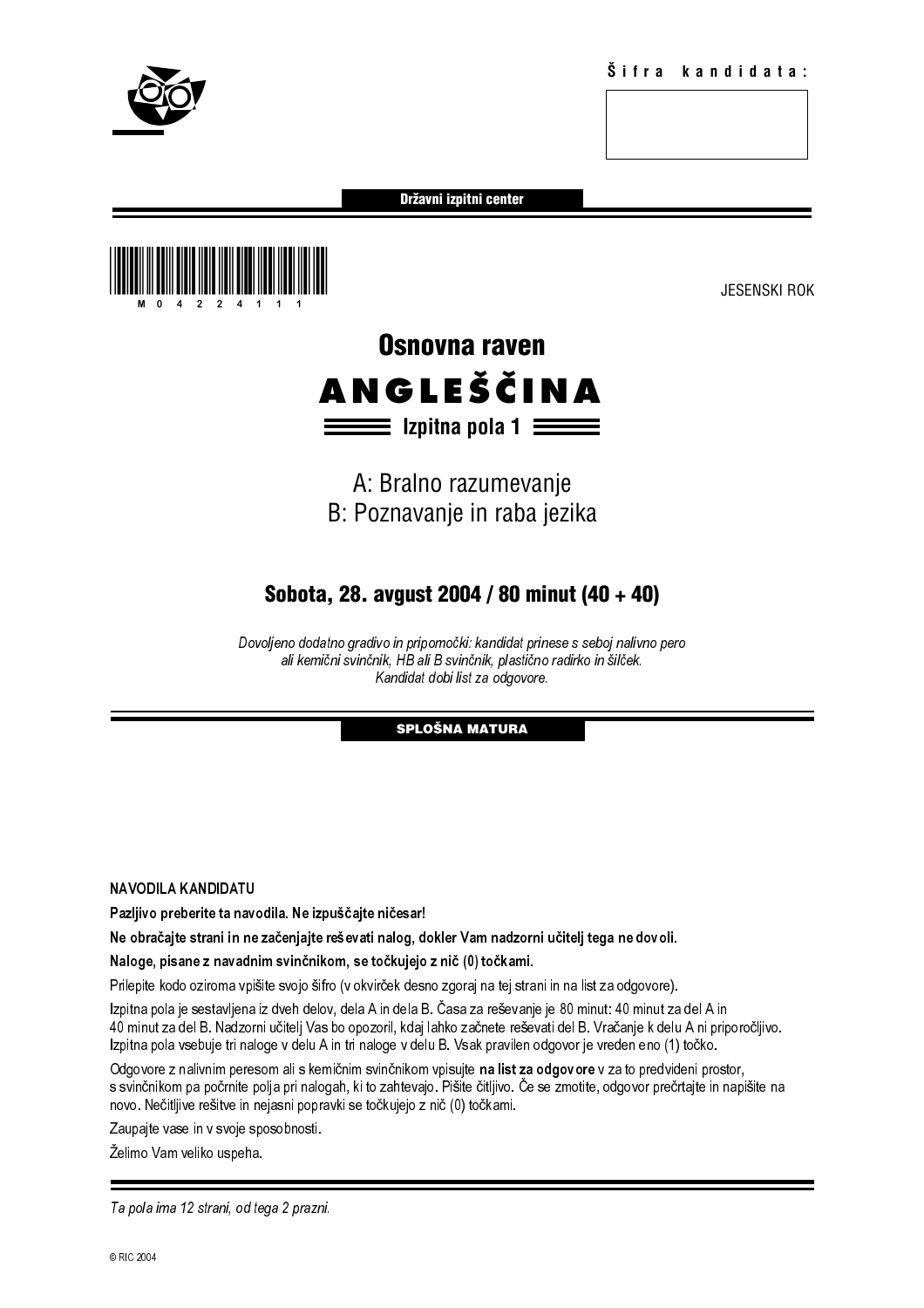### A: BRALNO RAZUMEVANJE (Čas reševanja: 40 minut)

**A: BRALNO RAZUMEVANJE** (Čas reševanja: 40 minut)<br>READING TASK 1: SHORT ANSWERS<br>Answer <u>In note form</u> in the spaces provided on the answer more the spaces provided on the answer more present<br>C. What has made Tiananmen Squa Market *in note form* in the spaces pro<br>Answer <u>in note form</u> in the spaces pro<br>Example:<br>0. What has made Tiananmen Square me<br>**Beijing rushes** 1<br>1. Why has concern for the environment<br>2. During whose leadership did Beijing Answer in note form in the spaces provided on the answer sheet.<br>Example:<br>
C. What has made Tiananmen Square more pleasant? Corress areas<br> **Beijing rushes to "greenify" er**<br>
1. Why has concern for the environment become mor Example:

# **Delijing rushes to "greenify" en**<br>
1. Why has concern for the environment become more important recerned.<br>
2. During whose leadership did Beijing lose many of its green areas?<br>
3. In which period was Beijing a green city? Beijing rushes to "greenify" environment

- 
- 
- 
- 
- 2. In which period was Beijing a green city?<br>2. Name two factors representing the threat to water reserves.<br>5. Mention one of the causes for the enormous waste of water in Beiji<br>5. Why is the government reluctant to increa 4. Name two factors representing the threat<br>5. Mention one of the causes for the enormor<br>6. Why is the government reluctant to increa<br>7. What is the effect of water problems on fa 4. Name the term of the causes for the enormous waste of water<br>6. Why is the government reluctant to increase the price of water.<br>7. What is the effect of water problems on farmers in some are
- 2. During whose leadership did Beijing lose many of its green areas?<br>3. In which period was Beijing a green city?<br>4. Name two factors representing the threat to water reserves.<br>5. Mention one of the causes for the enormous 5. Why is the government reluctant to increase the price of water drastical.<br>6. Why is the government reluctant to increase the price of water drastical.<br>7. What is the effect of water problems on farmers in some areas?
- Fig. 1. What is the effect of water problems on farmers in some areas?<br>T. What is the effect of water problems on farmers in some areas?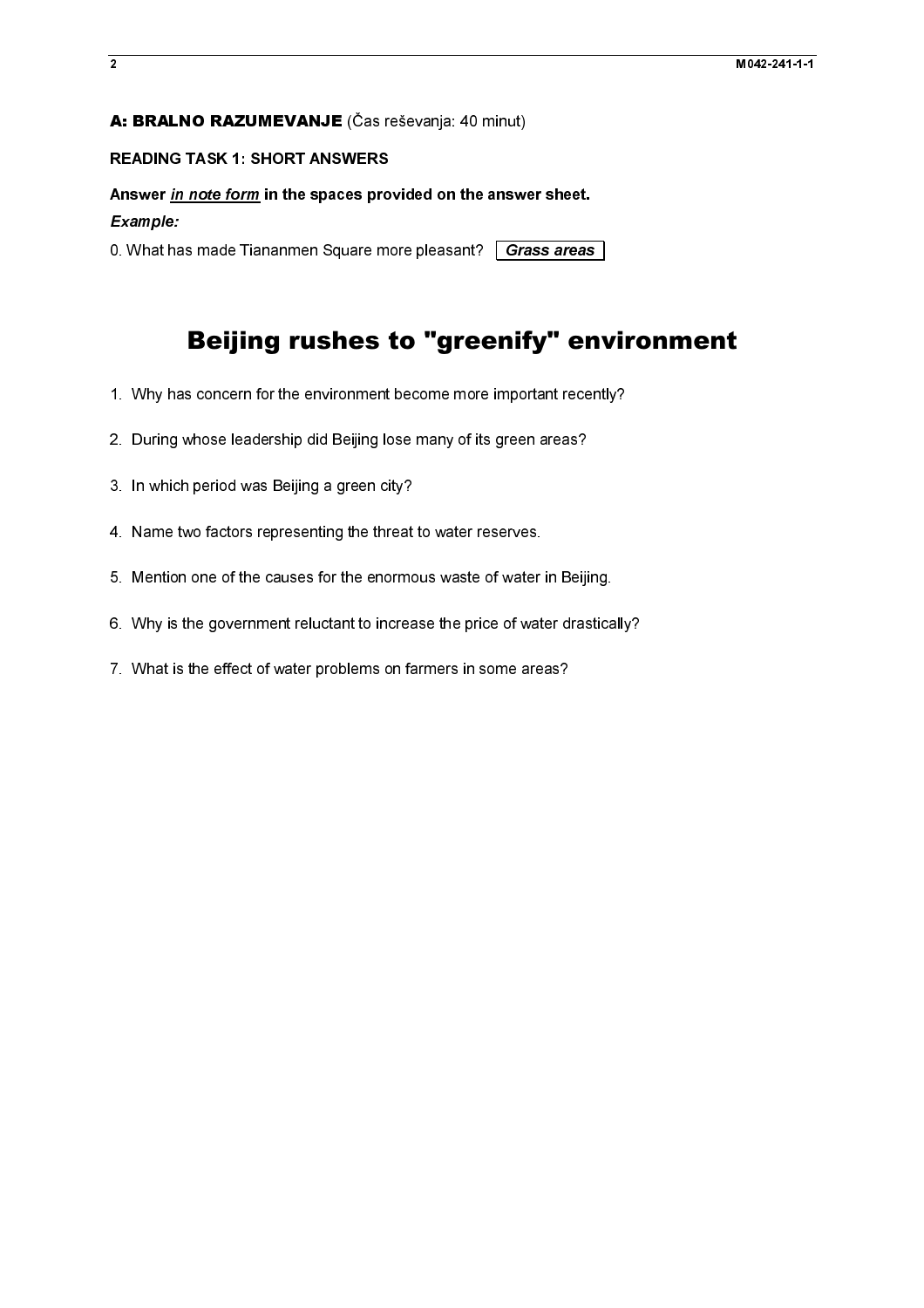# bei fram an extints in The Cuerdian Neuenannes. 20 Neuenaher 2000, by Jahr Citt

Adapted from an article in The Guardian Newspapers, 28 November 2000, by John Gittings

Two slim patches of grass on Tiananmen Square come as a surprise to many visitors. They were only planted last year, as a belated attempt to make the vast expanse of concrete a little more friendly. And they are actually green – unlike most grass elsewhere in Beijing where regular watering is discouraged because of a chronic shortage.

Beijing's water crisis is going from bad to worse. Last year, the water table was lowered by more than two metres and the underwater reserve shrank by 1.5bn cubic metres. Rainfall in the first half of this year was 39% less than average.

If Beijing needs any extra stimulus to take water seriously, it is the need to back up its bid to host the 2008 Olympics by looking green. Water conservation is an important part of the city's "Green Olympics" campaign, which also focuses on reducing atmospheric pollution, tackling factory waste and "greenifying" the environment.

The irony is that planting more trees and restoring grass – much of it ripped out in the Maoist decades – means a higher demand for water. Most greenery is kept alive by flood irrigation, with water channelled into miniature moats and ditches. The city is now shifting more than a million square meters of green space to less wasteful spray irrigation.

No one hides the seriousness of the problem now. When Beijing was first built by the Ming emperors, says the latest edition of Beijing Review, it had enormous water resources, with lakes and springs which made it a city of gardens. Today, it has become "one of the driest cities in northern China due to drought".

The Miyun reservoir, built in the late 1950s with Chairman Mao himself wielding a symbolic spade, may dry up within two or three years if last year's drought reoccurs. Another important reservoir, the Guangting, can no longer supply the city because of heavy pollution in its upper reaches.

The immediate causes of the crisis are familiar ones. Beijing's population officially stands at 12m, but is swollen by at least 2m migrant workers. Improved living standards for the majority have increased the number of washing machines, flush toilets and other water-greedy appliances. There is massive wastage from poorly maintained mains while few people have enough social consciousness to turn off dripping taps in homes and on street standpipes. Water is virtually free: car washers and public baths have no incentive to limit their use.

Beijing's city government has started a watersaving campaign, backed by new restrictions. It is phasing in a "quota system" – a euphemism for scheduled cuts – which the privileged capital dwellers have largely avoided so far. Prices for tap water supply and sewage disposal have already risen though so far only marginally: the government is only too aware that a rapid price hike could provoke unrest. New reservoirs and more effective sewage plants are now being planned.

The water crisis is even worse outside Beijing. The state planning development commission has called for price reform throughout China where more than 400 out of 668 cities suffer chronic shortages. Peasant communities in some areas have waged war on their neighbours in disputes over water sharing.

The underlying causes are agricultural overuse, deforestation, and excessive reclamation of flood plains. This results in the paradoxical combination of worse floods and worse droughts as the land's water retention capacity diminishes. China's deserts are growing by 2,460sq km annually.

© The Guardian Newspapers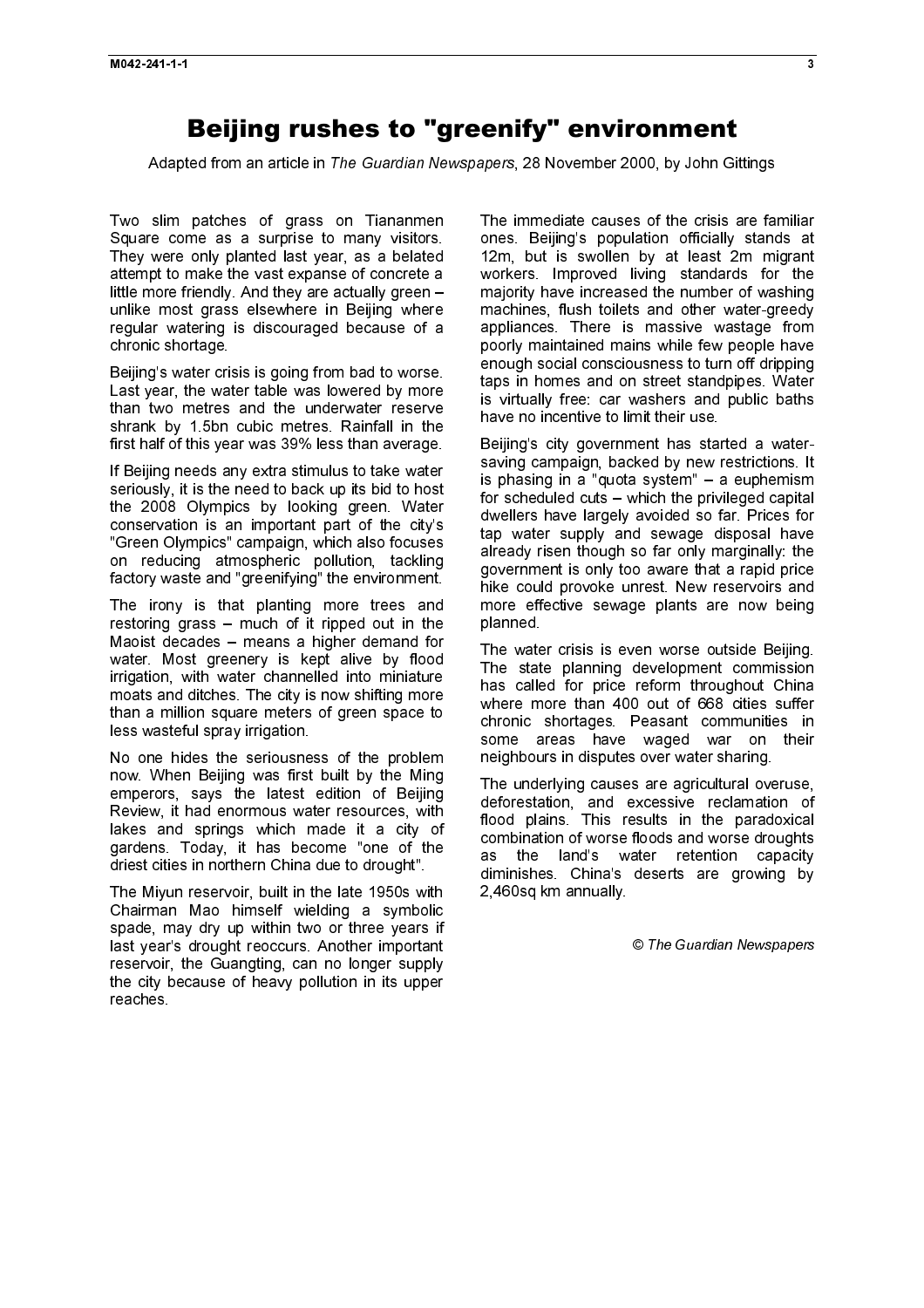READING TASK 2: MATCHING (Paragraphs and Statements)

Match all statements 1–10 with paragraphs from A–H.

MORE THAN ONE STATEMENT may refer to THE SAME PARAGRAPH.

Write your answers on the answer sheet and shade in the appropriate circle.

### *Example:*

0. Goodall worked for a well-known scientist.

 $\vert 0 \vert$ A

# 0. Goodall worked for a well-known scientist.<br>
The ascent of one woman<br>
1. Goodall's observations shed light on chimpanzeer' snully<br>
2. The publicist opinion of her work was different from the of academics<br>
3. Goodall is e The ascent of one woman

- 1. Goodall's observations shed light on chimpanzees' cruelty.
- 1. Goodall's observations shed light on chimpanzees' cruelty.<br>
2. The public's opinion of her work was different from that of a<br>
3. Goodall is engaged in protecting chimpanzees.<br>
4. Goodall had no ambitions to work in the 2. The public's opinion of her work was different from that of academics.
- 3. Goodall is engaged in protecting chimpanzees.
- 3. Goodall had no ambitions to work in the field of<br>3. In her academic work Goodall rejected some es<br>3. Goodall's observations proved chimpanzees' ing<br>3. In her academic work Goodall referred to chimp<br>3. In her late twenti 4. Goodall had no ambitions to work in the field of science.
- 5. In her academic work Goodall rejected some established ideas.
- 6. Goodall found out that young chimps were not always safe within their own community.
- 7. Goodall's observations proved chimpanzees' ingenuity.
- 8. In her academic work Goodall referred to chimps by names.
- 9. In her late twenties Goodall was thinking of a new career.
- 2. The public's opinion of her work was different from that of academics.<br>3. Goodall is engaged in protecting chimpanzees.<br>4. Goodall had no ambitions to work in the field of science.<br>5. In her academic work Goodall reject 4. The racademic work Goodall rejected some established<br>6. Goodall found out that young chimps were not always sa<br>7. Goodall's observations proved chimpanzees' ingenuity.<br>8. In her academic work Goodall referred to chimps 5. Goodall found out that young chimps were not always safe within<br>7. Goodall's observations proved chimpanzees' ingenuity.<br>8. In her academic work Goodall referred to chimps by names.<br>9. In her late twenties Goodall was t F. Goodall's observations proved chimpanzees' ingenuity.<br>
6. In her academic work Goodall referred to chimps by names.<br>
9. In her late twenties Goodall was thinking of a new career.<br>
10. Goodall's observations of David Gre 7. Goodall's observations proved chimpanzees' ingenuity.<br>8. In her academic work Goodall referred to chimps by nar<br>9. In her late twenties Goodall was thinking of a new caree<br>10. Goodall's observations of David Greybeard b 9. In her late twenties Goodall was thinking of a new career.<br>10. Goodall's observations of David Greybeard brought her finances.<br>10. Goodall's observations of David Greybeard brought her finances. 9. In Goodall's observations of David Greybeard brought her finant<br>intervalsed was the finance of a new career. The matrix<br>of a new career of a new career. The matrix of a new career of a new career. The<br>intervalsed was th 10. Goodall's observations of David Greybeard brought her finance for her projects. 10. Goodall's observations of David Greybeard brought her finance for her projects.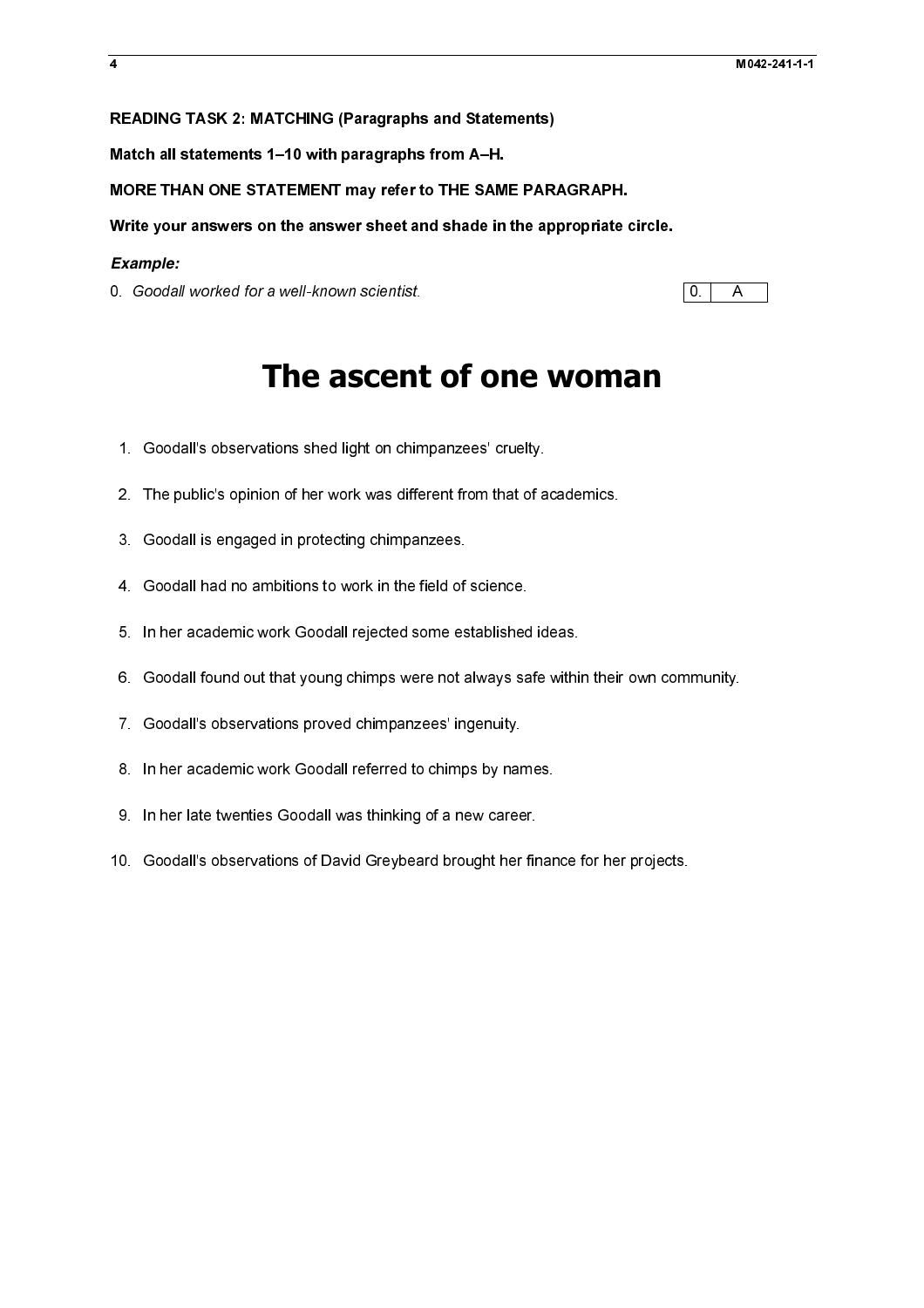# The ascent of one woman

Goodall was 26 when she first started work with chimpanzees. A former secretary from Bournemouth, she had had a lifetime obsession with animals. She had arrived in Africa in 1957, having saved up waitressing tips to pay for the long boat journey south, and, through a mix of chance and persistence, got herself a job as secretary to the celebrated anthropologist Louis Leakey. Within a few months Goodall had convinced him that she was the person to undertake a study of a group of chimpanzees that he had identified living in an area called Gombe on the shores of Lake Tanganyika.

### B

"I didn't know the first thing about studying chimps so I had no idea what I would find. They had never been studied in the wild before. All I remember thinking was that I had to find out enough about the chimps to satisfy my own curiosity, and so as not to let Louis Leakey down. I knew nothing about science. I wasn't interested in being a scientist. I wanted to learn about chimpanzees and write books about them, that was all," she says.

## C

In fact, her most celebrated finding came quite by accident, and within months of her arrival at Gombe. One rainy morning Goodall witnessed, through her binoculars, the chimp she called David Greybeard pushing a long leafy stem into a hole in a termite mound, withdrawing it, and sucking from it the soldier termites that had defensively clung to the prod. He was, Goodall realised, fishing for his food. The ability to make tools, until then accepted as the chasm that separated humans from the animal kingdom, was not, after all, exclusive to homo sapiens.

### D

(Chinfothial Ftforsk landssofter Ttdhied)に (Chinfothil = htfchwb landword TtchEcyptery - Contribut = http://www.com/ Today is Jane Goodall's 69th birthday, and she is arguably the most famous scientist alive – at least outside her native country. For this remarkable level of celebrity, Goodall largely has the National Geographic Society to thank. Encouraged by her observation of toolmaking, the organisation was persuaded to provide funding for a further year's research; some time later it sent a young photographer, Hugo van Lawick. His photographs of wild chimpanzees looking under her shirt for hidden bananas, and early films of baby apes reaching out to touch her nose, were flashed around the world.

E

**A**<br>
When she first started work with But the pubic reacted efficions<br>in The society from Bournmandh and reaction from the solentic communisors on with an<br>invariang sevel up watersang to buy of the entit of costanting to But if the public reacted enthusiastically to her work, the reaction from the scientific community, which her observations so challenged, could scarcely have been more different. In 1962, encouraged by Leakey, she left Gombe to write up her findings for a PhD at Cambridge. But the greeting she met there, she says, was hostility. Not knowing any better at the time, Goodall had given the chimps names, mainly to help her identify them; accepted wisdom demanded that she should have numbered them, like other scientific subjects. Most damningly, her attribution of personalities and emotions – grief, despair, empathy – to the individual animals was seen as naive and shockingly anthropomorphic.

When her PhD thesis was returned to her after a first reading, the genders of the chimps had been crossed out, in every case replacing "he" or "she" with "it". Furious, Goodall wrote her pronouns back in. The thesis stayed as she wanted it. Her studies would go on to show that chimpanzees demonstrate a range of behaviours previously thought unique to humans: reasoned thought, abstraction, generalisation, symbolic representation, and concept of self.

F

### G

But not all her findings were benign. Goodall admits she was "devastated" to observe that the chimpanzees, widely romanticised as noble savages, were every bit as capable of brutality as their hominid cousins. It was known that the apes occasionally ate meat, but Goodall was the first to observe male chimps in highly organised, savage hunts of smaller mammals for food. She watched two female chimps embark on a murderous, and cannibalistic, campaign against other females young. Such levels of brutal behaviour had never been observed in non-human primates.

### H

In 1986 Jane Goodall ceased to be a field scientist. She was attending a conference, marking the publication of her study "The Chimpanzees of Gombe", at which primatologists working across the globe described the critical threats – from habitat destruction to the bushmeat trade. "I realised, right there, that I had to leave being an observer, and I had to go and do something. " In 1977 she founded the conservation charity, which supports campaigns against the bush trade, the use of captive chimps in scientific research and innovative sustainable development projects for villagers living alongside ape communities.

© The Guardian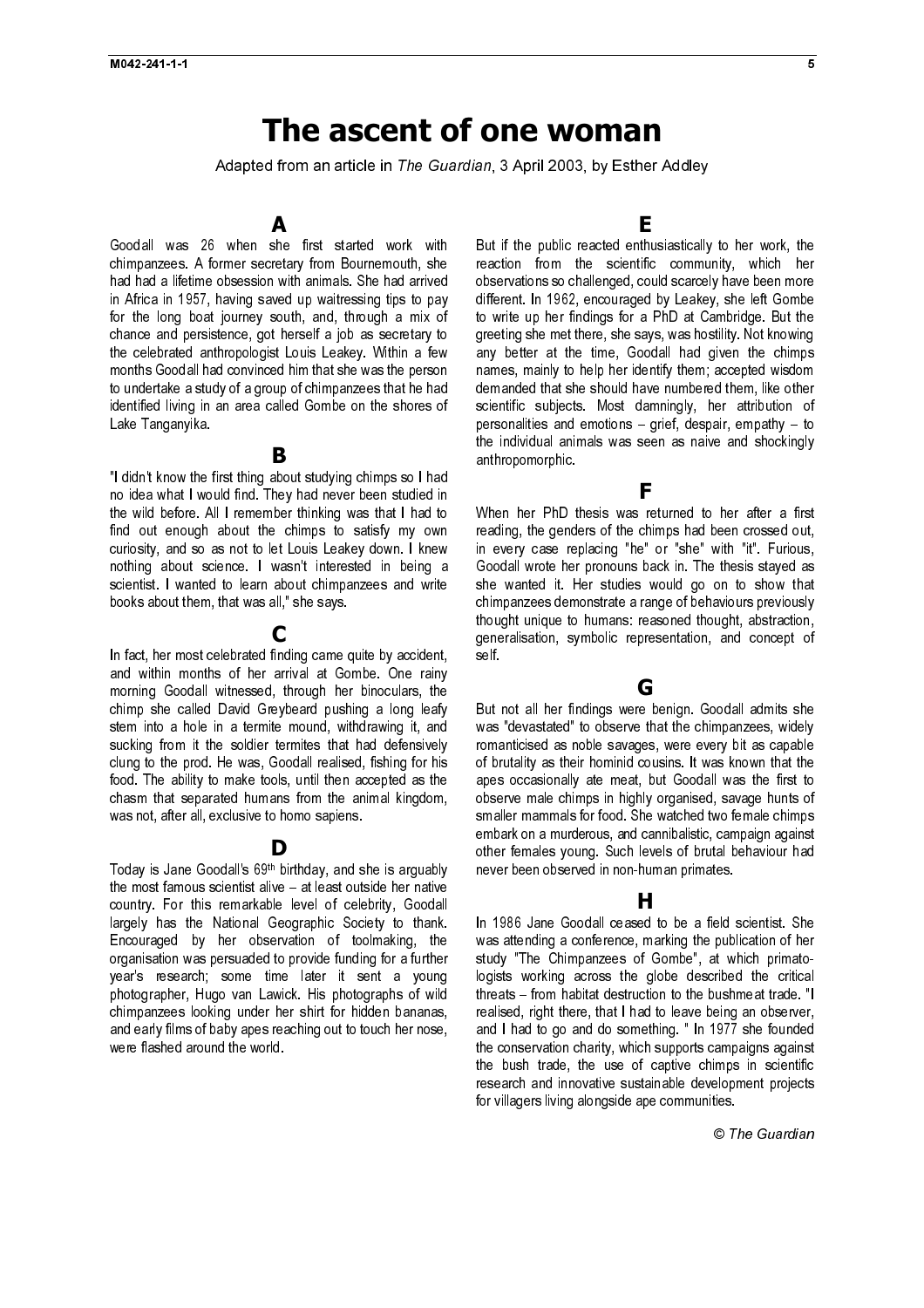### READING TASK 3: TRUE / FALSE / NOT GIVEN

Decide whether the following statements are TRUE / FALSE or NOT GIVEN.

Tick  $(\checkmark)$  the appropriate column on your answer sheet and shade in the appropriate circle. *Example:* 

0. Teddy Boys were the beginners of a new culture among young people.

# FATHER TEDS

- any people were<br>ddy Boy fan clul<br>s not known wh<sub>!</sub><br>le author's fathe<br>he Teddy Boys b<br>le author was dis<br>le book The Ted<br>author wanted<br>anny was for a w<br>espite health pro 1. Many people were scared of the Teddy Boys.
- 2. Teddy Boy fan clubs appeared across the country.
- 3. It is not known why the youngsters were called Teddy Boys.
- 0. Teddy Boys were the beginners of a new culture among young people.<br>  $\frac{1}{\sqrt{1-\frac{1}{\sqrt{1-\frac{1}{\sqrt{1-\frac{1}{\sqrt{1-\frac{1}{\sqrt{1-\frac{1}{\sqrt{1-\frac{1}{\sqrt{1-\frac{1}{\sqrt{1-\frac{1}{\sqrt{1-\frac{1}{\sqrt{1-\frac{1}{\sqrt{1-\frac{1}{\sqrt{1-\frac{1}{\sqrt{1-\frac{1}{\sqrt{1-\frac{1}{\sqrt{1-\frac{1}{\sqrt{1-\frac{1}{$ 2. Teddy Boy fan clubs appeared across the course of the control of the New York of the New York of the New York of the New York of the Teddy Boys became of interest to the meets. The Teddy Boys became of interest to the m 2. It is not known why the youngsters were called Ted<br>4. The author's father was strict when the son tried to<br>5. The Teddy Boys became of interest to the media a<sub>t</sub><br>6. The author was disappointed by the Teds' rock'n'ro<br>7. 3. The author's father was strict when the son tried to imitate th<br>3. The Teddy Boys became of interest to the media again about<br>6. The author was disappointed by the Teds' rock'n'roll party.<br>7. The book The Teds has been 4. The author's father was strict when the son tried to imitate the Teddy Boys' style.
- 4. The author's father was strict when the son tried to imitate the Teddy Boys' style.<br>5. The Teddy Boys became of interest to the media again about 20 years later.<br>6. The author was disappointed by the Teds' rock'n'roll p 5. The Teddy Boys became of interest to the media again about 20 years later.
- 6. The author was disappointed by the Teds' rock'n'roll party.
- 7. The book The Teds has been translated into French and German.
- 5. The author was disappointed by the Teds' rock'n'roll party.<br>
7. The book The Teds has been translated into French and German.<br>
8. The author wanted to meet some of the people mentioned in the book.<br>
9. Danny was for a w 6. The author was disappointed by the Teds' rock'n'roll party.<br>7. The book The Teds has been translated into French and G<br>8. The author wanted to meet some of the people mentioned<br>9. Danny was for a while financially suppo 8. The author wanted to meet some of the people mentioned in the been translated in the been set of the problem banny supported by the author.<br>10. Despite health problem Danny and Sue still socialise. 8. The author wanted to meet some of the people mentioned in the book.
- 8. Danny was for a while financially supported by the author.<br>10. Despite health problem Danny and Sue still socialise. 9. Danny was for a while financially supported by the author.
- 9. Despite health problem Danny and Sue still socialise.<br>10. Despite health problem Danny and Sue still socialise. 10. Despite health problem Danny and Sue still socialise. 10. Despite health problem Danny and Sue still socialise.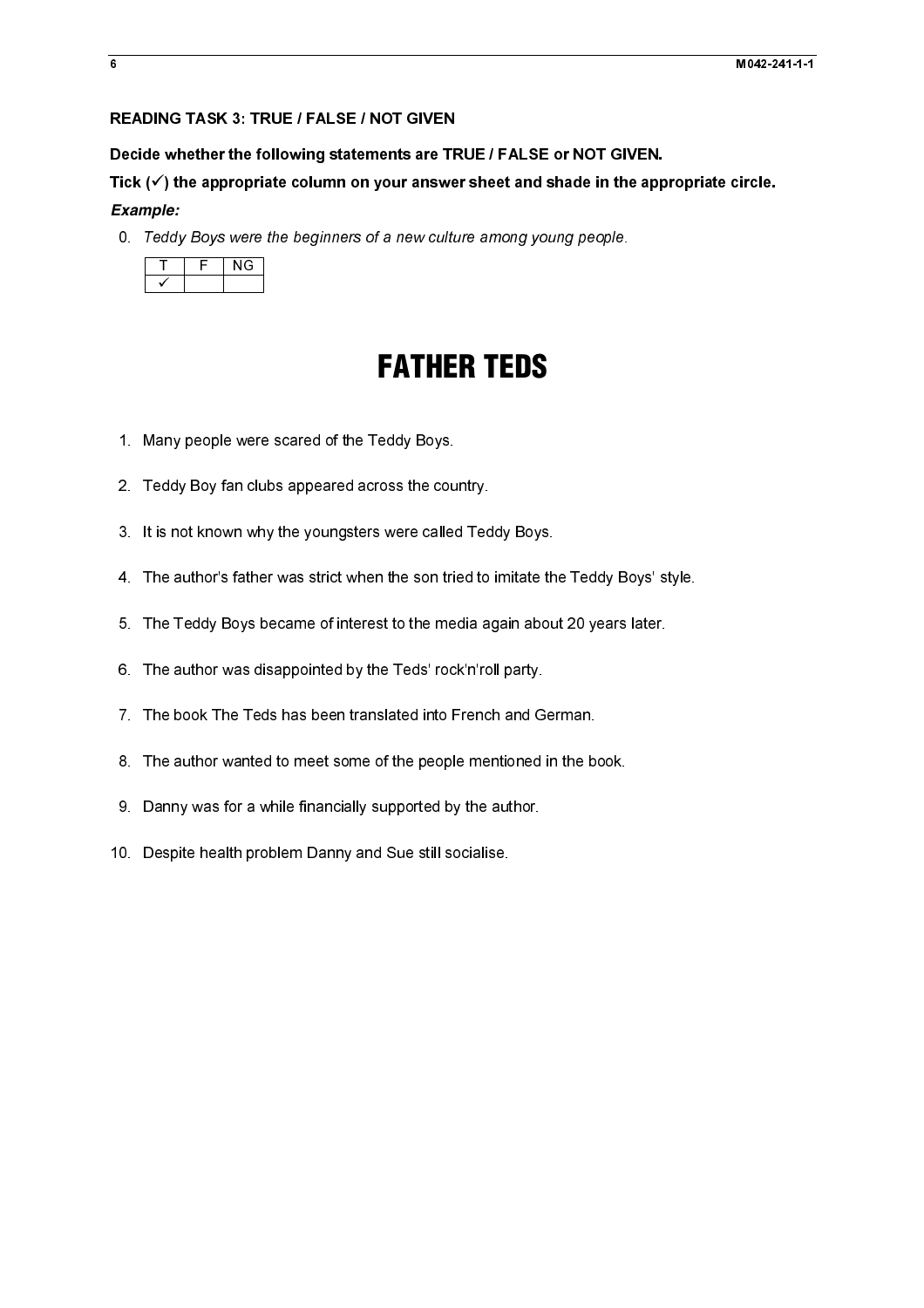# FATHER TEDS

'In early 1954, on a late train from Southend, someone pulled the communication cord. The train ground to a halt. Light bulbs were smashed. Police arrested a gang dressed in Edwardian suits. In April, two gangs, also dressed Edwardian-style, met after a dance. They were ready for action: bricks and sandfilled socks were used – 55 youths were taken in for questioning. The following August Bank Holiday the first Best-Dressed Ted contest was held. The winner was a 20-year-old greengrocer's assistant. The Teddy Boy myth was born...'

Early 1954, on a late train from Southout, Or it was until the 70s when I was also<br>conceptly the commutation cost. The absorption Leely Boy reversal for the<br>shock commutation cost. In a proposed in a mod writter Redact St - "st sh chiffhh wh h c c wilh h i sh wh h h chiffh chit C rt c th h kt - st sh cliffhh w r c c ailhe s sh sh a l r ahfl ch t t C r t c t l Ft The Teddy Boys were the first mass expression of British youth culture: a tribal clique determined to strut, threaten, amaze, entertain and finally define the aspirations and imagination of working-class youth in post-war Britain. Many others would follow: Mods, Punks, Skins, Hippies, Goths and – like the Teds – they would blend music, dress, hair, slang and attitude in a unique, creative subculture. But none could rival the place in history of the Teds who, with their outrageous style, rebellious attitude and violent behaviour, became the first teenage embodiment of dread to all decent right-thinking citizens.

It is hard to imagine how radical Teds were when they first appeared in the conventional, austere, post-war 50s. They revelled in hairstyles borrowed from American rock and film stars and exaggerated music from the new, loud, sexual rock'n'roll. They sported velvetcuffed drape coats which were copied from the high Edwardian style (hence the Teddy), tight trousers, and an attitude magnified by British truculence. And their shoes were from... Mars!

Certainly my father, the most conservative of men, considered Teds to be beyond the pale, threatening that I didn't want to turn out like one of them. But I sort of did. I was too young and too scared of them then, but I did cultivate a Brylcreme quiff and I bought a pair of winklepickers, which my father threw in the fire. And that was more or less that.

Or it was, until the 70s when I was asked to photograph the Teddy Boy revival for New Society magazine. I teamed up with my friend and writer, Richard Smith, and both of us were intrigued by what we found – the energy, the style, the kitsch, the buzz. And the music was good – not cutting edge, but good. A night out with the Teds was generally a good crack – sometimes some violence, some vomit on the carpet, but generally a rock'n'roll party. I wasn't a Ted, but it was easy enough to fit in. I was the bloke who took photographs.

The book of the work we did came out in 1979. It was called The Teds and it became a bit of a cult. The book has recently been republished and looking at it again, my curiosity got the better of me. I decided to go back and find some of the characters who were in the book. It was almost like going to a school reunion – 'Whatever happened to...' I went down to a Teddy Boy weekender in Reading. I didn't realise these things still went on, but I was told by some of the Teds that there were too many of these kinds of events now, that the scene was getting diluted. It was certainly getting old.

I tracked down Tongue-Tied Danny through Val, who had organised the event. When I did the book, he was one of the best-known DJs, in demand around the country, and I photographed his wedding to Sue, 24 years ago. Danny had been out of the scene for many years. He'd got fed up with it, his equipment was always being stolen, his car trashed, he'd had enough. He moved into historical re-enactments and building computers. But the pull of the Ted was too strong, and through some old friends he gradually got back into it.

Nowadays, Danny has to use a walking stick and Sue is permanently in a wheelchair and often in great pain (but still active in her residents' association). She collects porcelain dolls. Danny still gets down to the Galleon pub and the Pavilion in Battersea for rock'n'roll nights.

© The Observer Magazine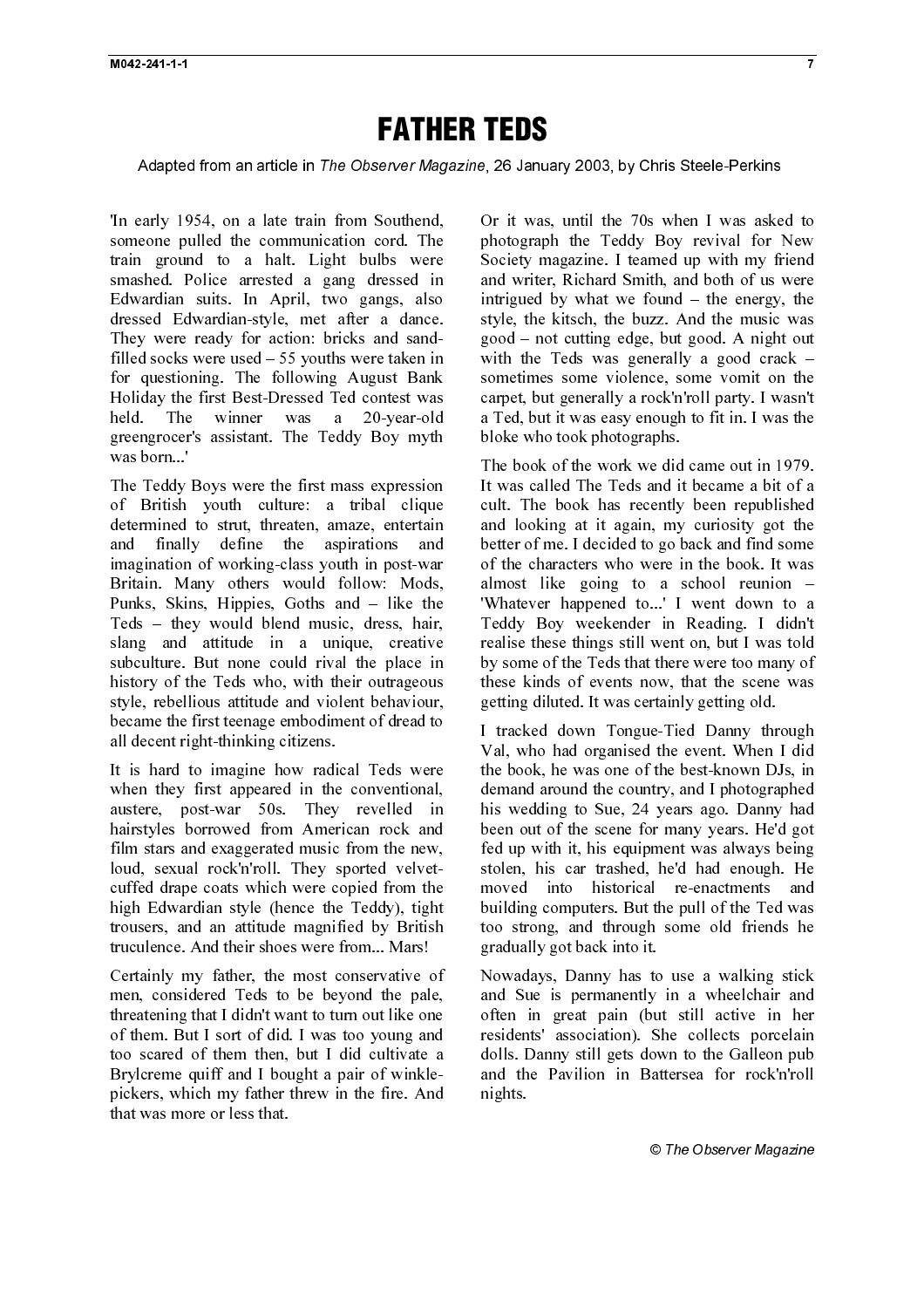TASK 1: GAP FILL

Write the missing words in the spaces provided on the answer sheet.

There is ONE word missing in each gap.

## How to be an ecotourist

Adapted from an article in The Guardian, 9 March 2002

that mean exactly?

"As a general goal," explained Klaus Toepfer, executive director of the UN's environment programme, "it should provide an opportunity \_1\_ develop tourism in ways that minimise the industry's negative impacts and actively promote the conservation of Earth's unique biodiversity. \_\_2\_\_ handled properly, ecotourism can be a valuable tool for financing the protection of ecologically sensitive areas and the socioeconomic development of populations living in or close to  $\sim$  3

Ecotourism, he said, was "far from being a fringe activity" and should not be regarded \_\_4\_\_ "a passing fad or a gimmick", or even as a secondary market niche, **\_\_5**\_\_ rather as one of the trump cards of the tourist industry of the future".

Perfect ecotourism would ensure a good living for local inhabitants while not detracting from their traditional lifestyles, encroaching on their customs or spoiling in some way the area in  $\_\,$  6 they live. Perfect ecotourism, however, probably doesn't exist. But many companies \_\_7\_\_ making an effort to ensure that the benefits of their holidays – both to local people and the area visited – outweigh their negative impact.

A growing number of travel companies,  $\_\,$ 8 $\_\,$  instance, now use local transport and locally owned hotels. Some have  $\theta$  able to prove economic benefits, too. More than 5.5m people worldwide, for example, go whale-watching annually; and that provides a far better income  $\overline{\phantom{a}}$  10 hunting them.

**B: POZNAVANJE IN RABA JEZIKA** (Čas reševanja: 40 minut)<br>TASK 1: GAP FILL<br>Write the missing words in the spaces provided on the answers<br>There is ONE word missing in each gap.<br>There is one wample at the beginning: Gap 0.<br>Th There is an example at the beginning: Gap 0.<br>
Adapted from an article in<br>
Adapted from an article in<br>
This year has been designated the Year of Ecott<br>
that mean exactly?<br>
"As a general goal," explained Klaus Toepfer, ex<br>
T This year has been designated the Year of Ecotourism  $\underline{.0} = \underline{[by]}$  the United Nations. But what does<br>This mean exactly?<br>
"As a general goal." exploite Klaus Toepfer, executive director of the UNIs environment programme, How, though, do you find a holiday company that is eco-friendly? Well, you can start by reading this issue – where most of the holidays have an eco element – or by tapping "ecotourism" into a search engine. Another avenue is to contact the Association of Independent Tour Operators (AITO) who represent the smaller specialists \_11\_ the travel industry. It has been involved in green issues \_\_12\_\_ 1989, and has gradually encouraged similar interest on the part of its members. Last year, AITO issued its first Responsible Tourism Guidelines – voluntary at present, but moving towards mandatory compliance in the next couple of years. Check out AITO **13** ring 0877518080 for a free directory of member companies, with useful holiday ideas including eco-friendly trips.

AITO operators organise beach cleans and support charities at their destinations, with the aim of teaching local children the importance of keeping their part of the world free \_\_14\_\_ rubbish – both for the good of wildlife and for the commercial benefits it can bring to their home village or town.

You can play your part by encouraging the tour operator you use to have an environmental policy and to consider the impact 15 the environment of everything they do.

© The Guardian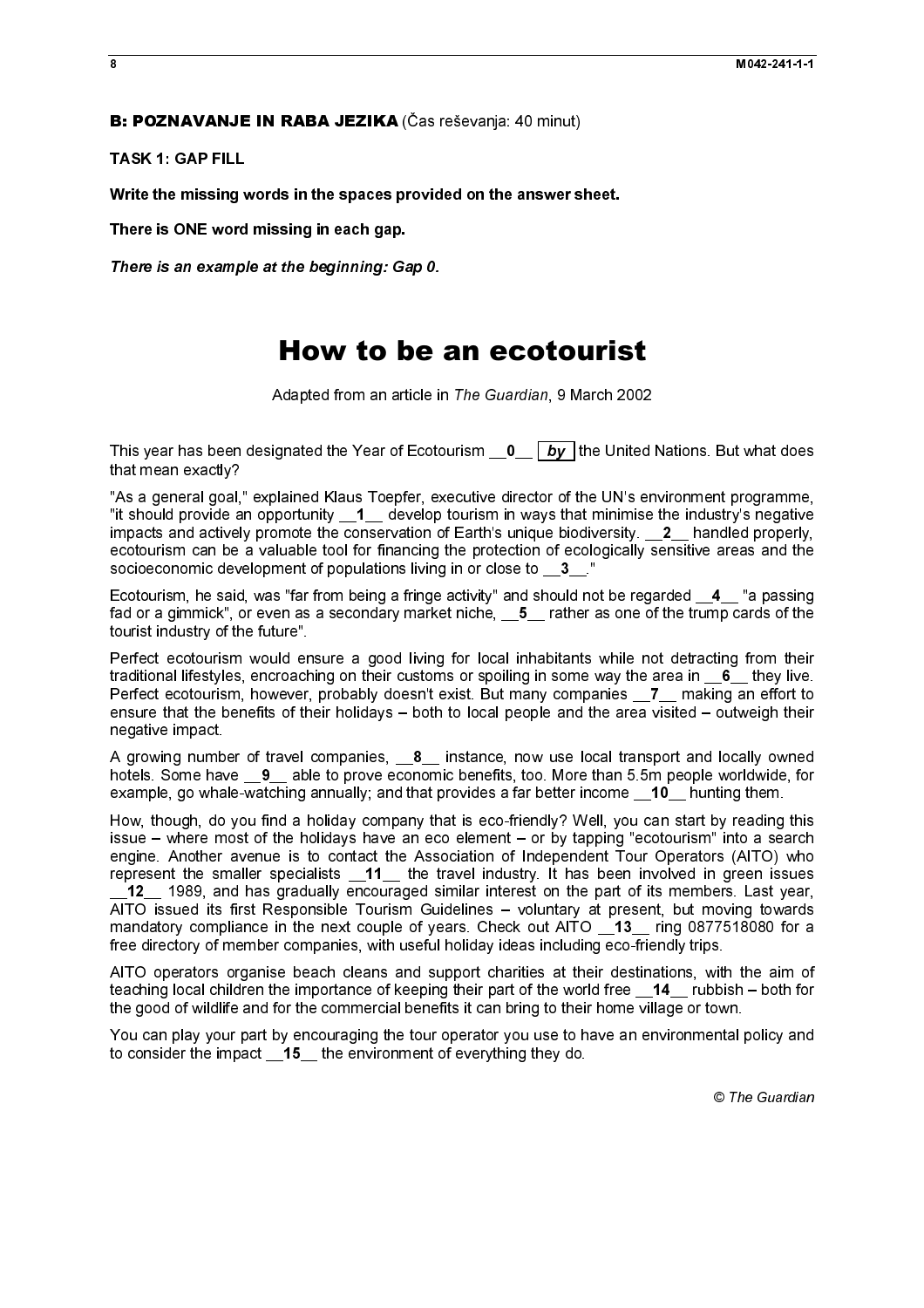TASK 2: GAP FILL

Write the correct form of the verb given in brackets in the spaces provided on your answer sheet.

There is an example at the beginning: Gap 0.

# **The grass is greener**

Adapted from an article in The Observer Magazine, 3 March 2002, by Tamsin Blanchard

bedroom Georgian sanctuary above an old shopfront which now \_1\_ (SERVE) as her office. While most of us would be vaguely disgusted to find a trail of slime  $2$  (LEAD) to a snail inside our homes, for Helen it is proof that she has managed to achieve exactly what she wanted: to bring the outside in. If only the odd bee and caterpillar \_\_3\_ (MAKE) themselves at home too, she would be a very happy woman.

Walk up a narrow flight of stairs and you find yourself in Helen's English country cottage. You can almost hear the sea washing up against the shingle beach outside and the seagulls swooping around the sunny blue sky. The smell of freshly cut narcissus wafts about in the breeze from the open windows of the living room. It's only the end of February, but spring has arrived. But the truth is, we are about as far away from the great British seaside as it is possible  $_4$  (BE). This is industrial, urban Clerkenwell in central London.

The views of the windows are of scaffolding and building sites. In the middle of the night, it is not the waves that \_5\_ (KEEP) Helen awake but the rumble of the meat trucks on their way to Smithfield Market. Nevertheless, she \_6\_ (FILL) her home with a little bit of sea air with the help of some carefully chosen decoration and design.

There is an example at the beginning: Gap 0.<br>
There is an example at the beginning: Gap 0.<br>
Helen Ellery is delighted. She  $\frac{0}{\sqrt{16}}$   $\frac{0}{\sqrt{16}}$   $\frac{0}{\sqrt{16}}$   $\frac{0}{\sqrt{16}}$   $\frac{0}{\sqrt{16}}$  bedroom Georgian sanctuary ab Adapted from an article in The Observer Magazine, 3 March 2002, by Tamsin Blanchard Helen Eler State and the state of the state of the found a snail on her state - mush her the lat, a cosy two-<br>Helen Elery is delighted. She cosy two-<br>sections found a state of the state found a state of the state of the st Originally from south Wales, Helen \_7\_ (LIVE) in London since her days working in the record industry, promoting bands. As a mature student, she \_\_8\_\_ (APPLY) to St Martins to do a foundation course and then a degree in graphics. Then she took a step further and went to Chelsea College of Art to do interior design. While there, she had the inklings of an idea and she **9** (ALREADY / DECIDE) on the name of her business, The Plot. 'It was about growth, propagation and all things that come from seed.' Now 36, her interiors business has well and truly taken root. She is about to complete a 36 room house in Salisbury, which \_\_10\_\_ (FIT) out with grass-green rugs 'mown' to give the outlines of a maze, oversized checks, big chintzy floral curtains, and a colour palette \_\_11\_\_ (TAKE) directly from the garden outside.

Helen's own home is, in a way, her calling card. There are 'lawn' carpets in bright grassy green, 'rape' rugs the shade of an oil-seed rape field just before it's flowered, miniature black-and-white chequerboard tiles in the kitchen, an oversized sofa with traditional English country check upholstery, and lovely, blousy florals on curtains and coming alive on canvases **12** (HANG) around the place.

13 (GO) home to my parents in the countryside is definitely an inspiration for me,' she says. 'All those vegetable patches, big lawns, traditional flowers.' The Britishness of it all is quite fundamental to Helen's vision. Bit this is not a style lifted straight out of a typical stately home. It's quite tongue in cheek.'There has to be an element of humour,' she says. 'I didn't want it to be twee. You \_\_14\_ (LIVE) in the city after all, and I didn't want to live in the past.'

Hence the upside-down china cup and saucer lampshade in the kitchen, the lettuce-leaf cushions, the miniature doll's house bath and sink set perched in the bathroom under the toilet cistern, and the painting that she commissioned for the first-floor landing. She asked for a picture of a slug, and in return she \_\_15\_\_ (PRESENT) with the word 'SLUG' written in big, green sluggly letters.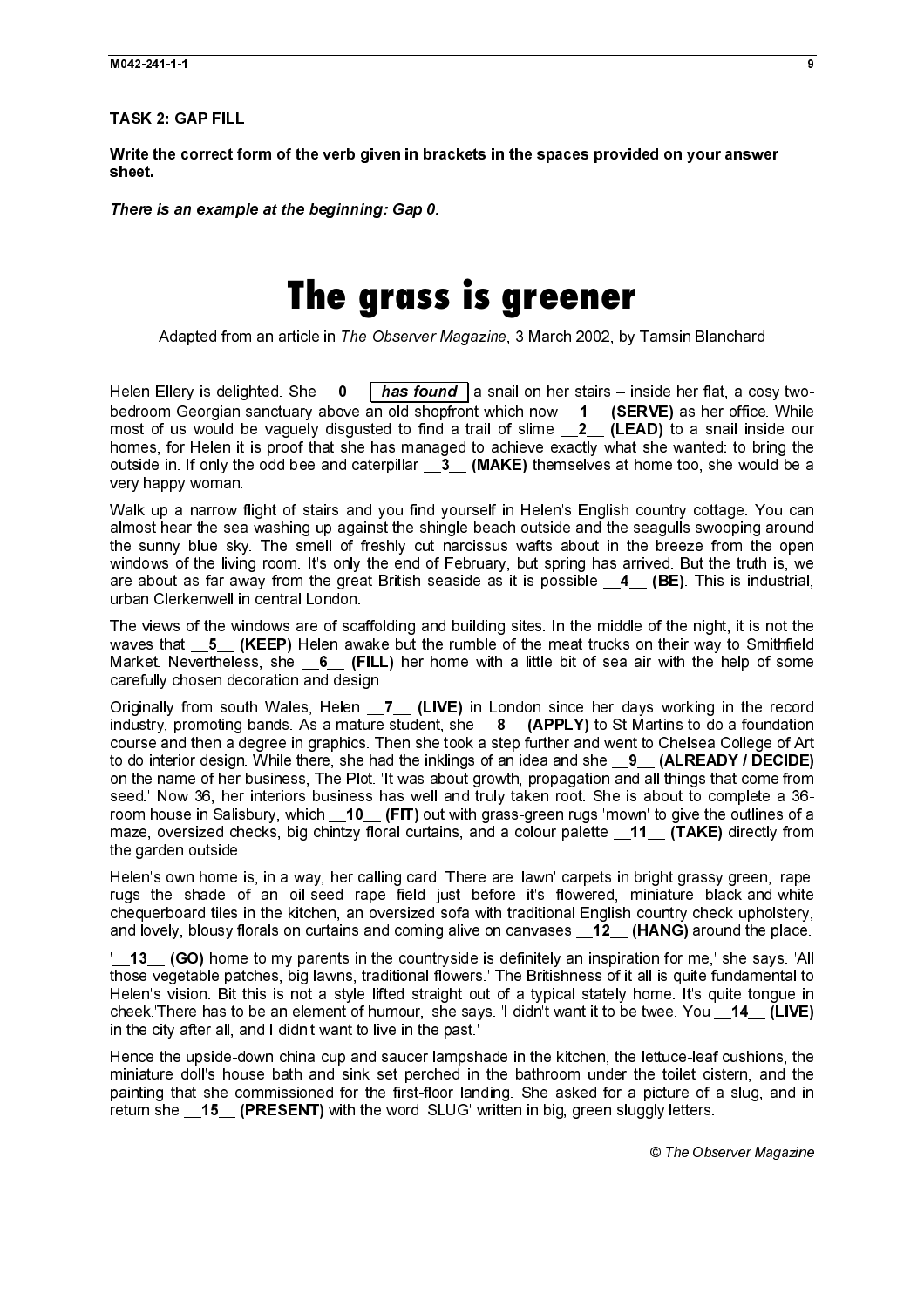# It's good to talk – but…

- Most of us are pretty reliant on the telephone nowadays, but if you work 1999, when my two lines stopped working, I was instantly cut off; nobody to talk to, no email, and no access to my in-house library, the world-wide web. The situation was compounded by the fact that although I had a mobile, the
- Write the correct form of the values<br>
There is an example at the be<br>
There is an example at the be<br>
There is an example at the be<br>
The start of the start<br>
1999, talk to<br>
The start of the conduct the conduct<br>
The start of t answer sheet.<br> **IT's good to talk** – but  $\ldots$ <br>
Adapted from an article in The *Observer Magezine*. 8 December 2002, by Alexander<br> **Most of us are protty relant on the <u>wordbore nowadays</u>, but<br>
10) DEPEND<br>
10) MOSt of us** There is an examples<br>Adapted from<br>1) POVERTY<br>2) COMMIT<br>3) FRUSTRA<br>4) RESPOND<br>5) CONFIRM<br>6) EQUIP<br>7) EVENTUA<br>8) KNOW<br>8) URGE<br>10) APPOINT THAT SUND MOVED INTO THE SUND MOVED AND DRIVING THE SUND THE SUND THE SUND THE SUND ON THE SUND WAS USED WHEN THE SUND WITHOUT A LIMIT THE SUND WAS EXTERNED TO COMMUNIT At least 1 knew that BT the connection within 4 and t Adapted from an article in The Observer Magazine, 8 December 2002, by Alexander Garrett<br>
Mant of us are orethy reliefation to the tells phone rowandomy but if your but<br>
from home in a unit area to be a dispersion for the 1) POVERT)<br>2) COMMIT<br>3) FRUSTRA<br>4) RESPONI<br>5) CONFIRM<br>6) EQUIP<br>7) EVENTUA<br>8) KNOW<br>10) APPOINT 2) COMMIT<br>3) FRUSTRAT<br>4) RESPOND<br>5) CONFIRM<br>6) EQUIP<br>7) EVENTUAI<br>8) KNOW<br>10) APPOINT 3) FRUSTRJ<br>4) RESPON<br>5) CONFIRM<br>6) EQUIP<br>7) EVENTUJ<br>8) KNOW<br>10) APPOINT from home in a rural area, the  $-\Delta_{\text{L}}$  dependency  $\mu$  is sincest total. In July<br>1699 when in a rural area, the  $-\Delta_{\text{L}}$  dependency is since to the interview of the fit is no email, and no access to my in-house libra signal was extremely  $\_1$ .<br>At least I knew that BT (Britite the connection within 48 hou would take a week for an thunderstorms in June, engthouse a week for an exceptional' circumstances, ijob. A  $\_3$  week later, I wer At least It knew that BT (British Telephone) had a 'service \_\_2\_' to restore<br>the connection within 48 hours. But when I rang form a call-box I was told it<br>would take a week for an engineer to get out to me. There had been the connection within 48 hours. But when I rang from a call-box I was told it would take a week for an engineer to get out to me. There had been thunderstorms in June, engineers were on holiday and in these 'wholly exceptional' circumstances, there weren't enough bodies around to do the prevent this happening again? There is no cable in this area, so I am saddled with BT for better or worse. I was told I could take out a 'Total Care' now covered by Total Care.

Fast forward three years. This summer, a nasty crackling developed on both lines. Each time I rang BT, they told me the line was testing OK, and discovered the fault was not BT's, I was darkly warned, I would have to pay and the phones stopped working altogether.

4) RESPOND<br>5) CONFIRM<br>6) EQUIP<br>7) EVENTUAL<br>8) KNOW<br>9) URGE<br>10) APPOINT 5) CONFIRM<br>6) EQUIP<br>7) EVENTUAL<br>8) KNOW<br>9) URGE<br>10) APPOINT 6) EQUIP<br>7) EVENTUAI<br>8) KNOW<br>9) URGE<br>10) APPOINT 7) EVENT<br>8) KNOW<br>9) URGE<br>10) APPOII 3) KNOW<br>9) URGE<br>10) APPOINT 9) URGE<br>10) APPOIM<br>10) APPOIM job. A  $-3$ —week later, I was finally reconnected. Was there any way to there this happening again? There is no cable in this area, so I am staded with BT for better or worse. I was told I could take out a "Total Care'<br>pa package which would guarantee a faster  $\frac{4}{-}$ . It felt like blackmail, but I<br>went along with it, and duly received written  $\frac{5}{-}$  that one of my lines was<br>now covered by Total Care.<br>Fast forward three years. This su went along with it, and duly received written  $-5$  that one of my lines was<br>now covered by Total Care.<br>Fast forward three years. This summer, a nasty crackling developed on both<br>lines. Each time I rang BT, they told me th suggested it might be my own  $\underline{6}$  at fault. If an engineer came and<br>discovered the fault was not BT's, I was darkly warned, I would have to pay<br>more than 900 for the call-out.  $\underline{7}$ , the cracking became unbearable, more than £90 for the call-out.  $\underline{\ }J$ , the crackling became unbearable,<br>and the phones stopped working altogether.<br>As it happened, a few weeks earlier, I had discovered by accident that I was<br>no longer covered by Total As it happened, a few weeks earlier, I had discovered by accident that I was no longer covered by Total-Care; BT had terminated it without my  $\_8$ \_.<br>And I had been too busy to do anything about getting it restored. I rang to<br>ask for an engineer and was offered an appointment ... the following<br>Tue And I had been too busy to do anything about getting it restored. I rang to ask for an engineer and was offered an appointment … the following Tuesday. Again, almost a week to have anyone look at the problem. The reason was the 'exceptional' weather, I was told, as a result of which they were again inundated with faults.

 $\begin{array}{c}\n1 \\
1\n\end{array}$   $\begin{array}{c}\n\mathbf{1} \\
\mathbf{2} \\
\mathbf{3} \\
\mathbf{4}\n\end{array}$   $\begin{array}{c}\n1 \\
1\n\end{array}$  $\frac{1}{2}$   $\frac{1}{2}$   $\frac{1}{2}$  $\begin{array}{c}\n\text{1} \\
\text{2} \\
\text{3} \\
\text{4}\n\end{array}$  $\begin{array}{c}\n1 \\
2\n\end{array}$  $\frac{1}{2}$  $\begin{array}{c}\n\mathbf{1} \\
\mathbf{2} \\
\mathbf{3} \\
\mathbf{4}\n\end{array}$  $\begin{array}{c}\n1 \\
2\n\end{array}$   $\begin{array}{c}\n\mathbf{1} \\
\mathbf{1}\n\end{array}$   $\frac{1}{2}$  $\begin{bmatrix} 1 \\ 1 \end{bmatrix}$  $\begin{array}{c} \n\mathbf{1} \\
\mathbf{2} \\
\mathbf{3} \\
\mathbf{4} \\
\mathbf{5} \\
\mathbf{5} \\
\mathbf{6} \\
\mathbf{6} \\
\mathbf{7} \\
\mathbf{8} \\
\mathbf{9} \\
\mathbf{1} \\
\mathbf{1} \\
\mathbf{1} \\
\mathbf{1} \\
\mathbf{2} \\
\mathbf{2} \\
\mathbf{3} \\
\mathbf{5} \\
\mathbf{1} \\
\mathbf{2} \\
\mathbf{1} \\
\mathbf{2} \\
\mathbf{3} \\
\mathbf{1} \\
\mathbf{2} \\
\mathbf{3} \\
\mathbf{1} \\
\mathbf{2} \\
\mathbf{3} \\
\$  $\frac{1}{2}$  $\frac{1}{2}$  $\begin{bmatrix} 1 \\ 1 \end{bmatrix}$  $\overline{1}$  $\overline{10)}$  APPOI 10) APPOINT So far, so awful. I struggled on gamely, with the phone line intermittently coming back on over the next six days, calls often being cut off mid conversation, but just managing to get the most <u>9</u>\_work done. The<br>engineer duly turned up on the **\_10\_** day and fixed it. Or thought he had.<br>The following morning, the problem was back, the connection gone again.<br>© The Ob engineer duly turned up on the \_\_**10**\_\_ day and fixed it. Or thought he had.<br>The following morning, the problem was back, the connection gone again.<br>© The Observer Magazine The following morning, the problem was back, the connection gone again.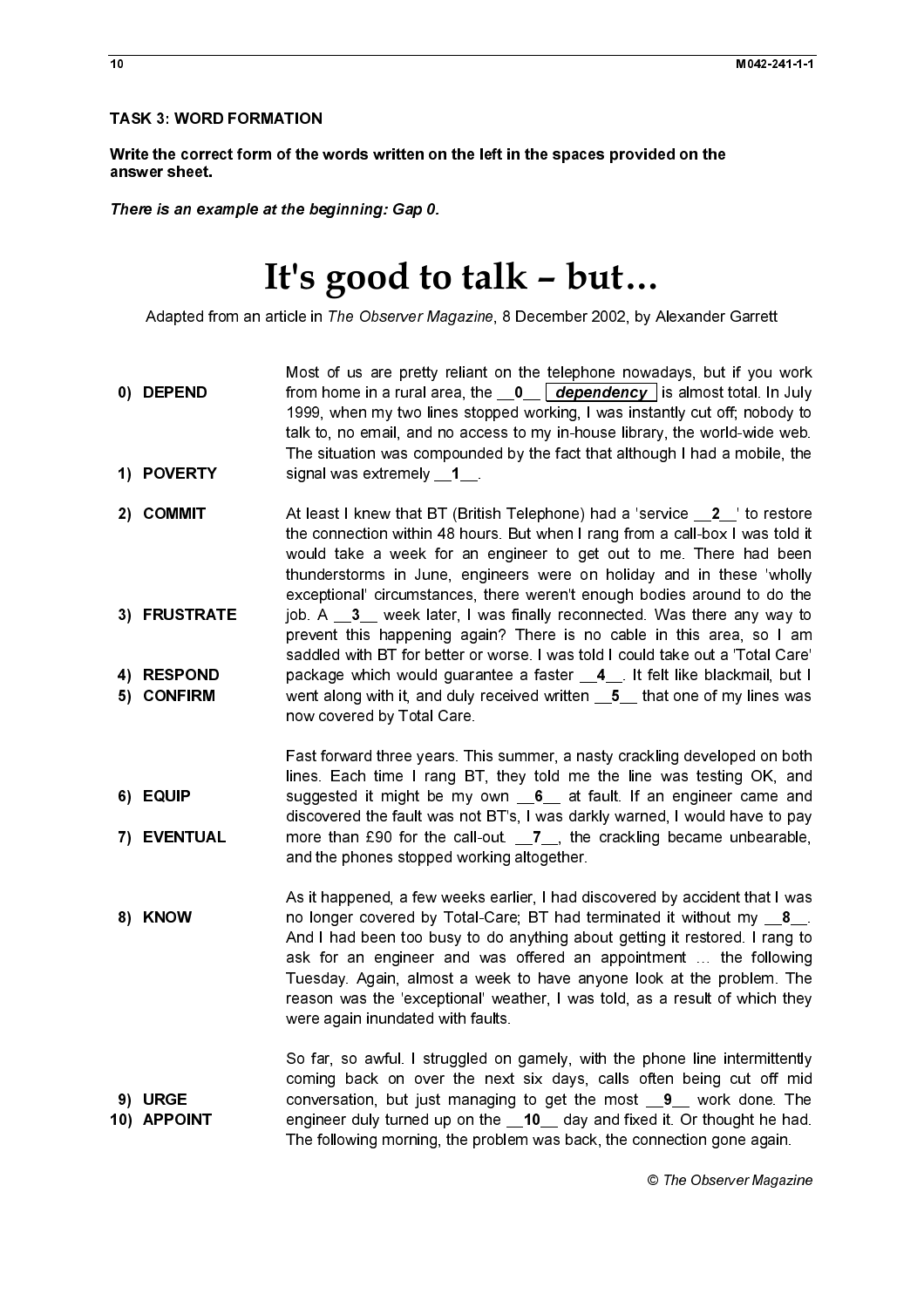PRAZNA STRAN